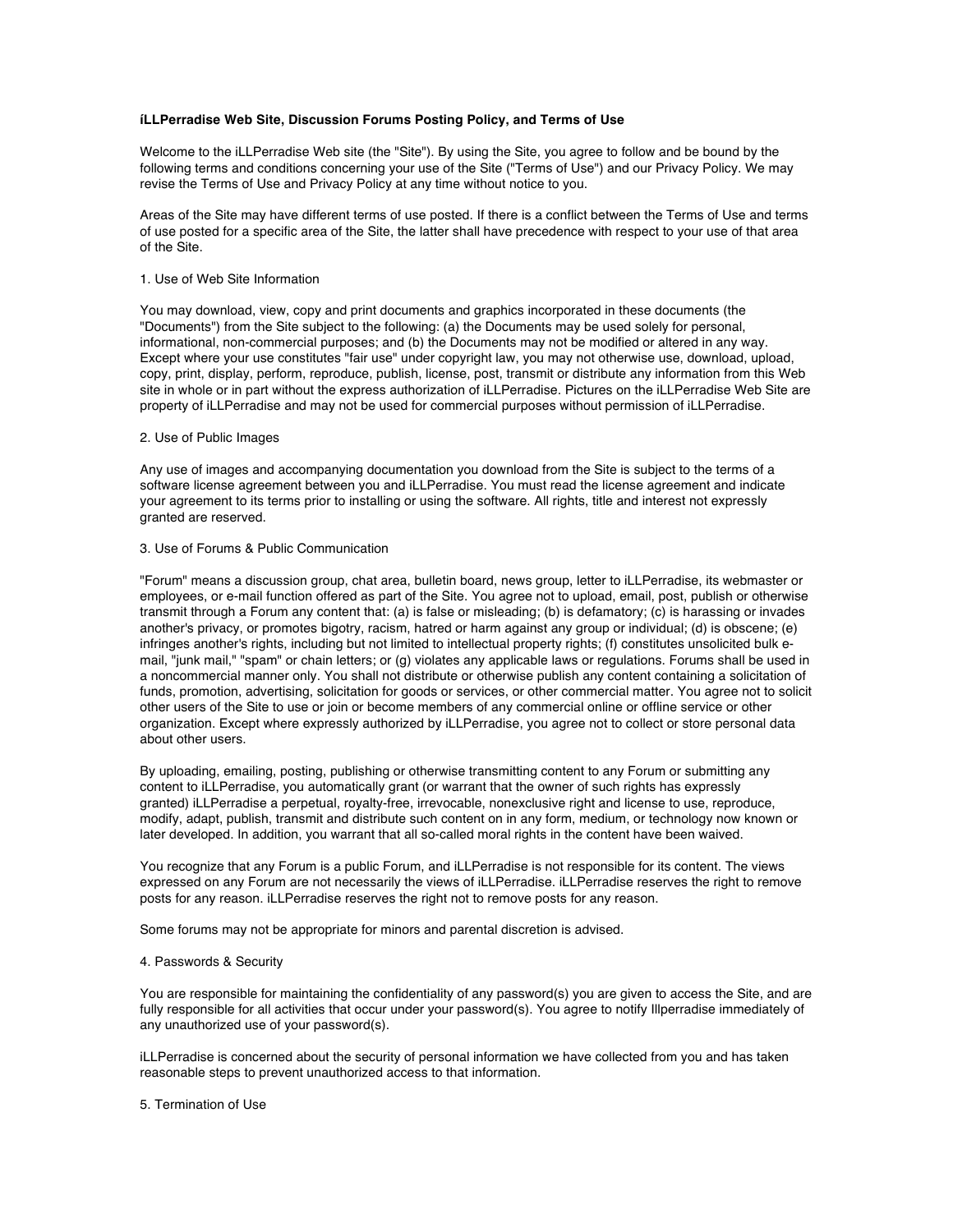You agree that iLLPerradise may, in its sole discretion, at any time terminate your access to the Site and any account(s) you may have in connection with the Site. Access to the Site may be monitored by iLLPerradise.

## 6. Third Party Web Sites, Content, Products & Services

The Site provides links to Web sites and access to content, products and services from third parties, including users, advertisers, affiliates and sponsors of the Site. You agree that iLLPerradise is not responsible for the availability of, and content provided on, third party Web sites. You should refer to the policies posted by other Web sites regarding privacy and other topics before you use them. You agree that iLLPerradise is not responsible for third party content accessible through the Site, including opinions, advice, statements and advertisements, and understand that you bear all risks associated with the use of such content. If you choose to purchase any products or services from a third party, your relationship is directly with the third party. You agree that iLLPerradise is not responsible for: (a) the quality of third party products or services; and (b) fulfilling any of the terms of your agreement with the seller, including delivery of products or services and warranty obligations related to purchased products or services. You agree that iLLPerradise is not responsible for any loss or damage of any sort you may incur from dealing with any third party.

## 7. Disclaimer

EXCEPT WHERE EXPRESSLY PROVIDED OTHERWISE, THE SITE, AND ALL CONTENT, MATERIALS, INFORMATION, SOFTWARE, PRODUCTS AND SERVICES PROVIDED ON THE SITE, ARE PROVIDED ON AN "AS IS" AND "AS AVAILABLE" BASIS. ILLPERRADISE EXPRESSLY DISCLAIMS ALL WARRANTIES OF ANY KIND, WHETHER EXPRESS OR IMPLIED, INCLUDING, BUT NOT LIMITED TO, THE IMPLIED WARRANTIES OF MERCHANTABILITY, FITNESS FOR A PARTICULAR PURPOSE AND NON-INFRINGEMENT. ILLPERRADISE MAKES NO WARRANTY THAT: (A) THE SITE WILL MEET YOUR REQUIREMENTS; (B) THE SITE WILL BE AVAILABLE ON AN UNINTERRUPTED, TIMELY, SECURE, OR ERROR-FREE BASIS; (C) THE RESULTS THAT MAY BE OBTAINED FROM THE USE OF THE SITE OR ANY SERVICES OFFERED THROUGH THE SITE WILL BE ACCURATE OR RELIABLE; OR (D) THE QUALITY OF ANY PRODUCTS, SERVICES, INFORMATION, OR OTHER MATERIAL PURCHASED OR OBTAINED BY YOU THROUGH THE SITE WILL MEET YOUR EXPECTATIONS.

ANY CONTENT, MATERIALS, INFORMATION OR SOFTWARE DOWNLOADED OR OTHERWISE OBTAINED THROUGH THE USE OF THE SITE IS DONE AT YOUR OWN DISCRETION AND RISK. ILLPERRADISE SHALL HAVE NO RESPONSIBILITY FOR ANY DAMAGE TO YOUR COMPUTER SYSTEM OR LOSS OF DATA THAT RESULTS FROM THE DOWNLOAD OF ANY CONTENT, MATERIALS, INFORMATION OR SOFTWARE. ILLPERRADISE RESERVES THE RIGHT TO MAKE CHANGES OR UPDATES TO THE SITE AT ANY TIME WITHOUT NOTICE.

#### 8. Limitation of Liability

IN NO EVENT SHALL ILLPERRADISE BE LIABLE FOR ANY DIRECT, INDIRECT, INCIDENTAL, SPECIAL OR CONSEQUENTIAL DAMAGES, OR DAMAGES FOR LOSS OF PROFITS, REVENUE, DATA OR USE, INCURRED BY YOU OR ANY THIRD PARTY, WHETHER IN AN ACTION IN CONTRACT OR TORT, ARISING FROM YOUR ACCESS TO, OR USE OF, THE SITE.

# SOME JURISDICTIONS DO NOT ALLOW THE LIMITATION OR EXCLUSION OF LIABILITY. ACCORDINGLY, SOME OF THE ABOVE LIMITATIONS MAY NOT APPLY TO YOU

#### 9. Indemnity

You agree to defend, indemnify and hold harmless Illperradise, its officers, directors, employees and agents from and against any and all claims, liabilities, damages, losses or expenses, including reasonable attorneys' fees and costs, arising out of or in any way connected with your access to or use of the Site.

## 10. Export Restrictions / Legal Compliance

You may not access, download, use or export the Site, or the content, software, products or services provided on the Site in violation of U.S. export laws or regulations, or in violation of any other applicable laws or regulations. You agree to comply with all export laws and restrictions and regulations of any United States or foreign agency or authority, and not to directly or indirectly provide or otherwise make available the services and products of iLLPerradise in violation of any such restrictions, laws or regulations, or without all necessary approvals,